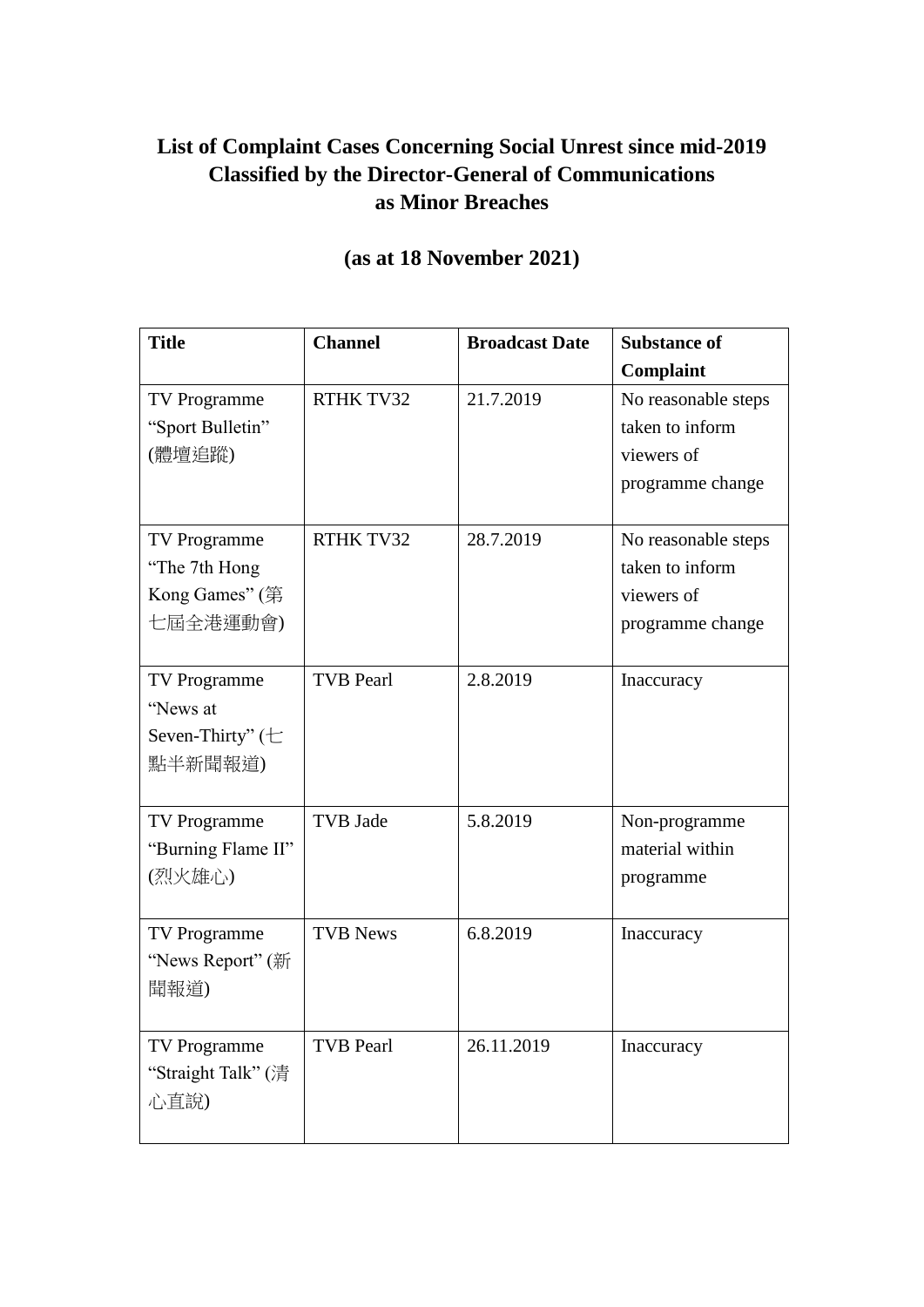| <b>Title</b>                                                                                              | <b>Channel</b>              | <b>Broadcast Date</b> | <b>Substance of</b>                                                      |
|-----------------------------------------------------------------------------------------------------------|-----------------------------|-----------------------|--------------------------------------------------------------------------|
| <b>TV Programmes</b><br>"Good Morning<br>Hong Kong" (香港<br>早晨) & "News<br>Report") (新聞報<br>道)             | <b>TVB News</b>             | 17 & 19.6.2019        | Complaint<br>Language                                                    |
| <b>TV Programme</b><br>"Sport Bulletin"<br>(體壇追蹤)                                                         | <b>RTHK TV32</b>            | 7.7.2019              | No reasonable steps<br>taken to inform<br>viewers of<br>programme change |
| TV Programme<br>"News Report" (新<br>聞報道)                                                                  | <b>TVB News</b>             | 21.7.2019             | Inaccuracy                                                               |
| TV Programme<br>"Noon News" $($ $\mp$<br>間新聞)                                                             | <b>HKTVE ViuTV</b>          | 12.11.2019            | Inaccuracy                                                               |
| Radio Programme<br>"News Report" (新<br>聞報道) & TV<br>Programme "TV<br>Journey - Coffee"<br>(漫・電視・慢嘗<br>咖啡) | RTHK Radio 1 &<br>RTHK TV32 | 14 & 15.7.2019        | Inaccuracy                                                               |
| Radio Programme<br>"Talkabout" (千禧<br>年代)                                                                 | <b>RTHK Radio 1</b>         | 16.8.2019             | Inaccuracy                                                               |
| Radio Programme<br>"News Report" (新<br>聞報道)                                                               | <b>RTHK Radio 1</b>         | 20.10.2019            | Inaccuracy                                                               |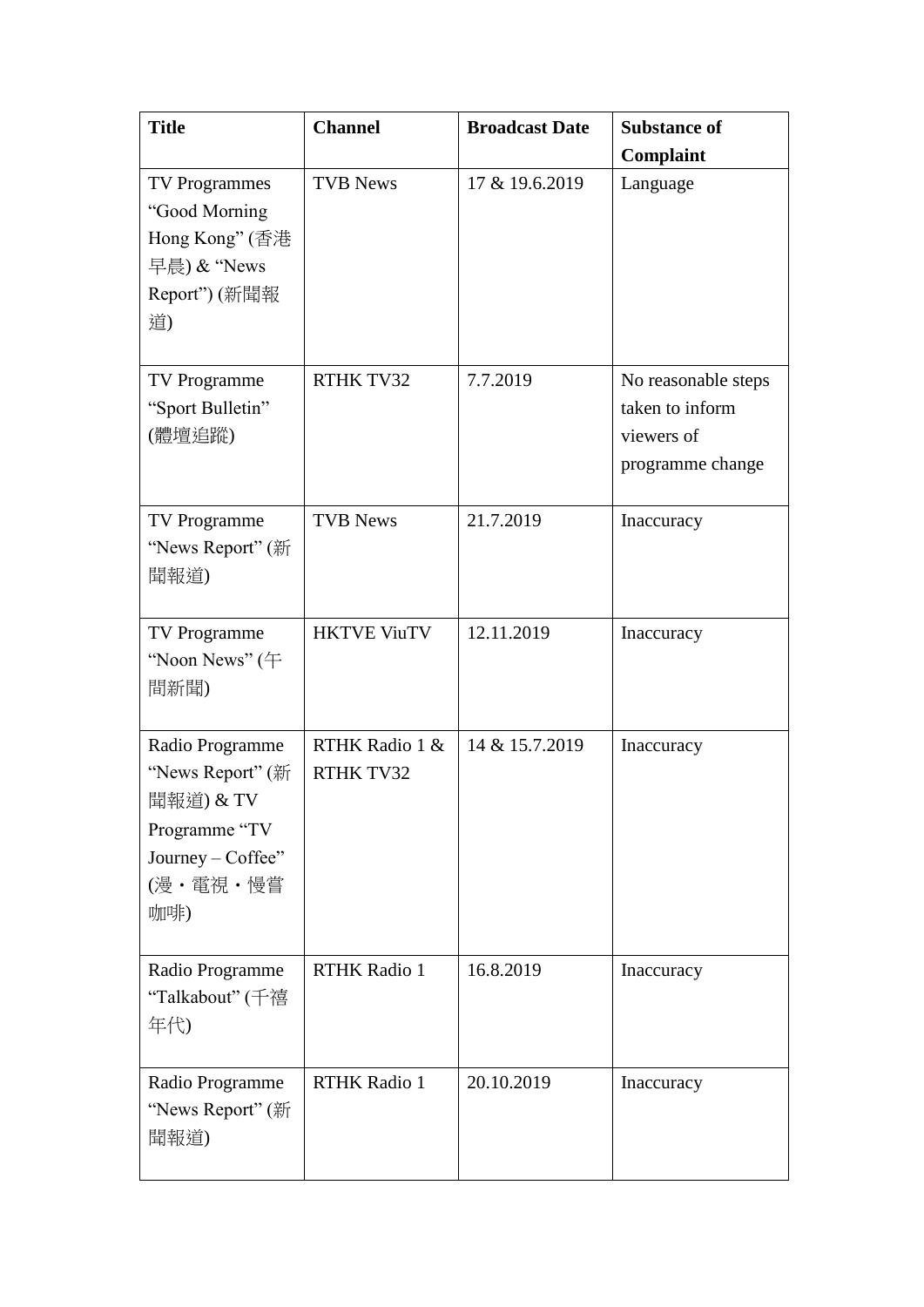| <b>Title</b>                                                                                                                                                   | <b>Channel</b>                                      | <b>Broadcast Date</b> | <b>Substance of</b><br>Complaint |
|----------------------------------------------------------------------------------------------------------------------------------------------------------------|-----------------------------------------------------|-----------------------|----------------------------------|
| TV Programme<br>"News Report" (新<br>聞報道)                                                                                                                       | <b>TVB News</b>                                     | 20.7.2019             | Inaccuracy                       |
| Radio Programme<br>"Open Line Open<br>View" (自由風自<br>由 Phone)                                                                                                  | <b>RTHK Radio 1</b>                                 | 9.8.2019              | Inaccuracy                       |
| Radio Programme<br>"Open Line Open<br>View" (自由風自<br>$\pm$ Phone)                                                                                              | <b>RTHK Radio 1</b>                                 | 19.8.2019             | Inaccuracy                       |
| <b>TV Programme</b><br>"News Report" (新<br>聞報道)                                                                                                                | <b>TVB News</b>                                     | 23.10.2019            | Inaccuracy                       |
| <b>TV Programme</b><br>"Live News" (現場<br>直播)                                                                                                                  | <b>HKCTV</b> i-Cable<br><b>Live News</b><br>Channel | 22.9.2019             | Language                         |
| <b>TV Programmes</b><br>"News at 6:30" ( $\overrightarrow{\wedge}$<br>點半新聞報道),<br>"News Report" (新<br>聞報道) & "One<br>Hour News at<br>7:30" (無綫 7:30 -<br>小時新聞) | TVB Jade & TVB<br><b>News</b>                       | 24.8.2019             | Inaccuracy                       |
| Radio Programme<br>"Clearday<br>Breakfast" (晴朗早<br>晨全餐)                                                                                                        | CR <sub>1</sub>                                     | 15.8.2019             | Inaccuracy                       |